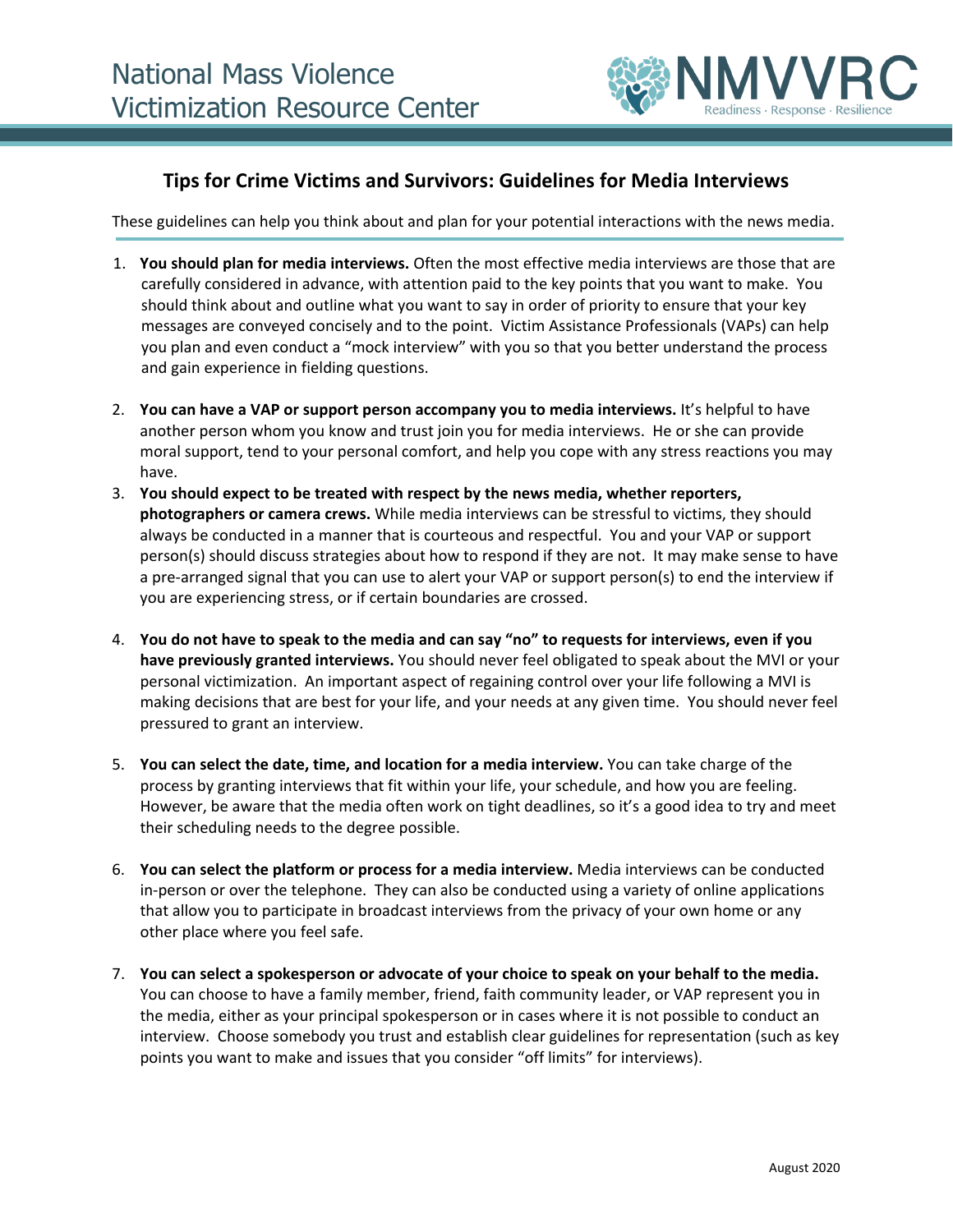- 8. **You can release a written or oral statement through a spokesperson instead of an interview.** The benefits of a written or oral statement are that the media get at least part of the information they are seeking; your feelings and opinions are clearly conveyed; and there is no margin of error for inaccuracies.
- 9. **You can avoid a stressful atmosphere by speaking to only one reporter at a time.** For some victims, a press conference or environment with multiple journalists present can be overwhelming. VAPs can help you schedule individual interviews at the time and location of your choosing. In highpressure situations with multiple news outlets looking for interviews, you or VAPs can also request "pool coverage," with journalists nominating one reporter who shares the interview or notes or footage with colleagues.
- 10. **You can establish "ground rules" or boundaries for all media interviews.** VAPs can help you consider any "ground rules" that can facilitate a more effective interview and avoid discussing issues that may be potentially traumatic to you. Examples include: your desire for a support person to be present; topics that are "off limits;" any limitations on visual depictions of your face or visual image; and an agreement to take breaks during the interview or end it if needed.
- 11. **You can refrain from answering any question that makes you uncomfortable.** You do not need to answer a question just because it is asked. If a question appears to be insensitive to you or makes you uncomfortable, you or your support person can simply state that you are unwilling to answer the question, or ask that the question be rephrased.
- 12. **You can end an interview at any time.** Remember that it is your choice to participate in a media interview. If an interview becomes too stressful, it is your option and choice to end it.
- 13. **You can audiotape or videotape all interviews to document the accuracy of what you say.** Smart phone technology makes it simple to audiotape or videotape media interviews (which also provides you with a personal record of the full interview before it is edited).
- 14. **You can ask in advance what the story will be about.** If you have an idea about the scope of the story, you can better prepare for an interview. Most reporters will give you or your support person a general idea of what the story is about. However, you need to be aware that editors and producers almost always have the last say about what the story will include from the interview.
- 15. **You can request a specific reporter.** In the course of intense media interest in MVIs, you may identify a reporter with whom you are comfortable and, to the contrary, reporters with whom you are uncomfortable. You can ask a VAP for advice about which reporter should be granted an interview. Choosing a specific reporter is another element that can help you regain control following the MVI.
- 16. **You can refuse an interview with a specific reporter, even if you have granted interviews to other reporters.** You can refuse an interview with a reporter who has been insensitive or who has been inaccurate in conducting previous interviews.
- 17. **You can and should exclude young children from interviews.** Young children are particularly vulnerable to the traumatic effects of a crime. They rely on adults for support and decision-making, and to protect them from further harm. They cannot make a responsible "choice" to be included in